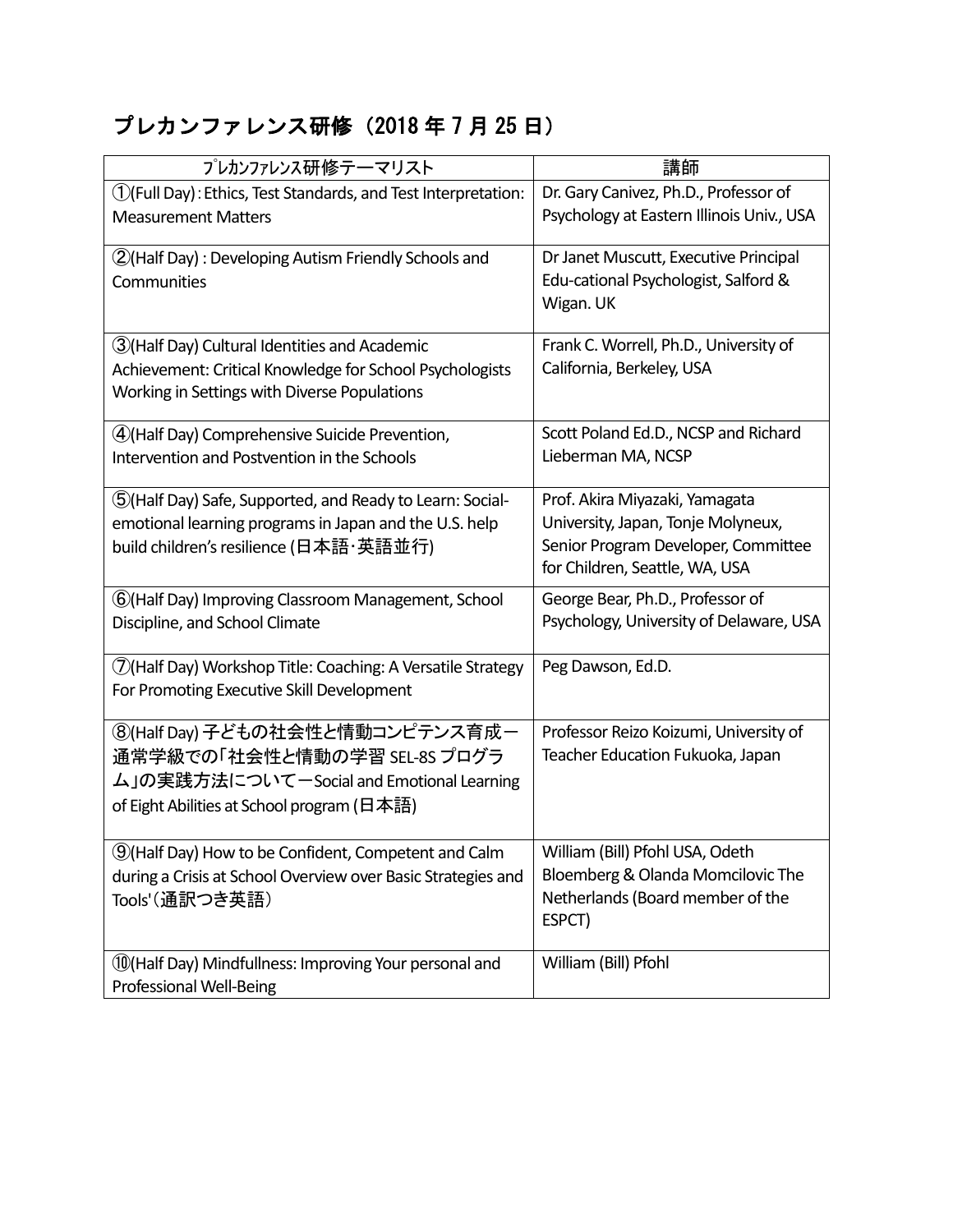### **Workshop 1** *- Full Day CE Workshop*

#### **Workshop Title: Ethics, Test Standards, and Test Interpretation: Measurement Matters**

**Presenter:** Dr. Gary Canivez, Ph.D. **,** Professor of Psychology at Eastern Illinois University, USA

**Workshop Description:** Weiner (1989) cogently noted, psychologists must "(a) know what their tests can do and (b) act accordingly. … Acting accordingly—that is, expressing only opinions that are consonant with the current status of validity data—is the measure of his or her ethicality" (p. 829). To follow Weiner's advice, school psychologists must possess and apply fundamental competencies in psychological measurement and the importance of these competencies cannot be overstated for *ethical* assessment and clinical practice (Dawes, 2005; McFall, 2000). Interpretation of tests and procedures (including Response To Intervention – RTI) must be informed by strong empirical evidence from different types of reliability, validity, *and* diagnostic utility studies; each of which addresses a different interpretation issue. Unfortunately, most test technical manuals and popular interpretation guides and textbooks neglect reporting and addressing some critically important psychometric research methods necessary to judge the adequacy of the different available test scores and comparisons. So that school psychologists may *ethically* interpret test scores or procedures, this workshop delineates and highlights the varied psychometric research methods school psychologists *must* consider to adequately assess the viability of the different scores and comparisons advocated. Specific research examples with popular tests and procedures are provided. Internal consistency, short– and long–term temporal stability, interrater agreement, concurrent validity, predictive validity, incremental predictive validity, age/developmental change, distinct group differences, theory consistent intervention effect, convergent & divergent validity, internal structure (EFA & CFA), and diagnostic efficiency/utility methods are among those presented and each answer different but relevant questions regarding interpretation of test scores. Following this workshop participants will be better able to critically evaluate psychometric information provided in test manuals, interpretation guides, Mental Measurements Yearbook, and the extant literature.

#### **Workshop Objectives:**

The overarching objective for this workshop is to have participants become better and more critical consumers of psychological assessment instruments and engage in more ethical assessment practices. This will be accomplished by the following learning objectives. Participants will:

- 1) Articulate how ethics (NASP & APA) apply to test selection, administration, and interpretation.
- 2) Describe why measurement principles are important to consider in the selection, administration, and interpretation of psychological tests.
- 3) Apply the four broad measurement principles (reliability, validity, utility, norms) that provide the foundation for psychological test use.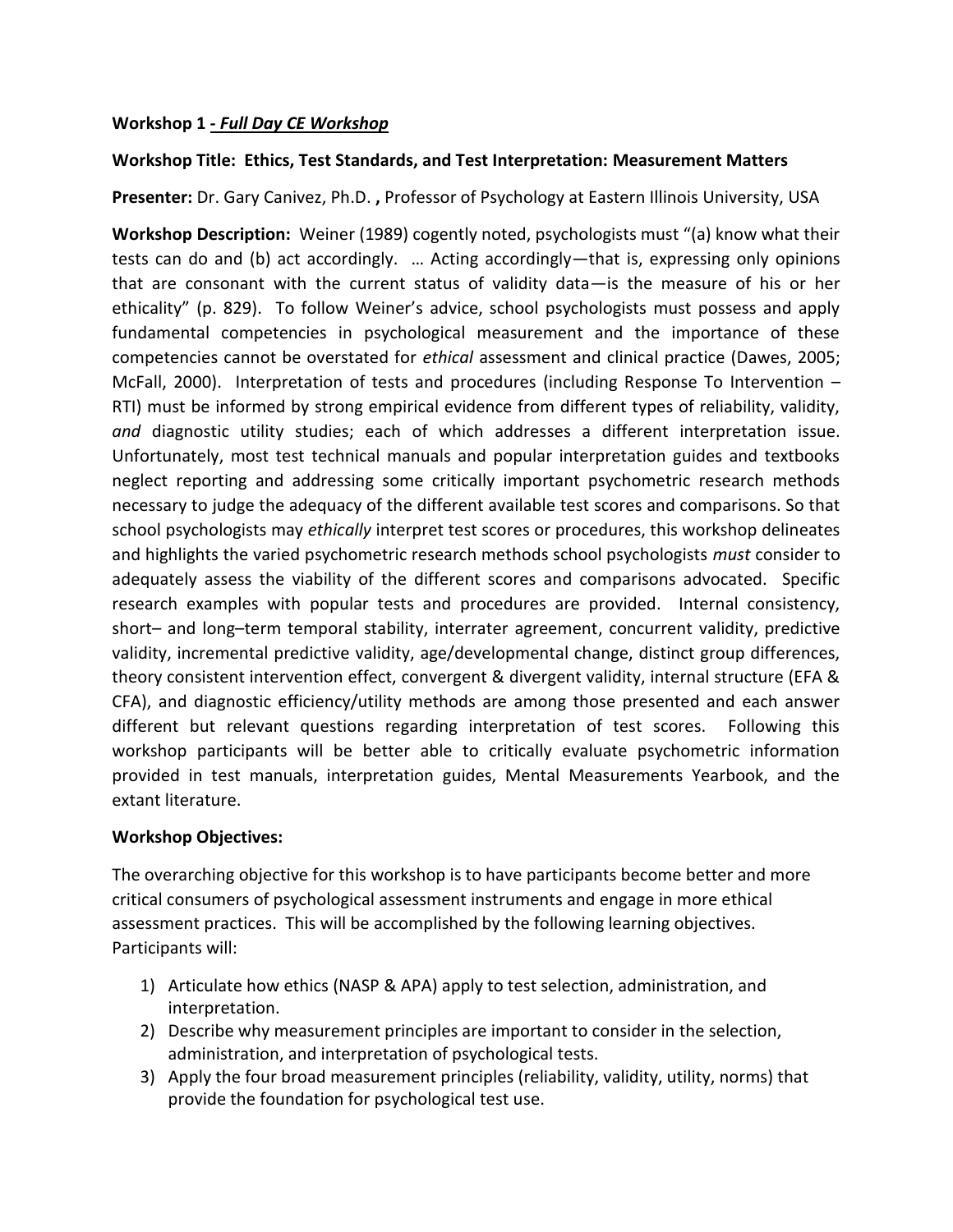- 4) Apply the four basic approaches to test score reliability (internal consistency, stability, equivalence, interrater agreement) in judging the adequacy of psychological test scores and identify the statistical methods employed.
- 5) Apply at least five of the major approaches to assessing test score validity in judging the adequacy of psychological test scores and inferences and identify statistical methods employed.
- 6) Articulate the difference between test score validity (group application) and predictive or diagnostic utility (individual application) in judging the adequacy of psychological test scores and identify statistical methods employed.
- 7) Explain the importance of test norms for judging the applicability and use of psychological tests and various standard errors of measurement.

## **Brief Biography:**

Gary L. Canivez earned his Ph.D. from Southern Illinois University-Carbondale and was a school psychologist for 8 years in the Phoenix metropolitan area before entering academia. He is presently Professor of Psychology at Eastern Illinois University principally involved in the Specialist in School Psychology program and previously taught as an adjunct faculty for Arizona State University and Northern Arizona University. Dr. Canivez is a Fellow of the American Psychological Association Division of Quantitative and Qualitative Methods, a Charter Fellow of the Midwestern Psychological Association, a member of the Society for the Study of School Psychology, and past president of the Arizona Association of School Psychologists. He is an Associate Editor for *Archives of Scientific Psychology;* and Consulting Editor for *Psychological Assessment, School Psychology Quarterly,* and the *Journal of Psychoeducational Assessment*. He has also served as a grant reviewer for the *Israel Science Foundation*, the *Swiss National Science Foundation*, and the *Kuwait Foundation for the Advancement of Sciences*. The author of over 85 peer reviewed research and professional publications and over 200 professional presentations and continuing education/professional development workshops, Dr. Canivez has research interests in applied psychometrics in evaluating psychological and educational tests (including international applications); and his research has been supported by the National Institutes of Health/National Institute of Mental Health.

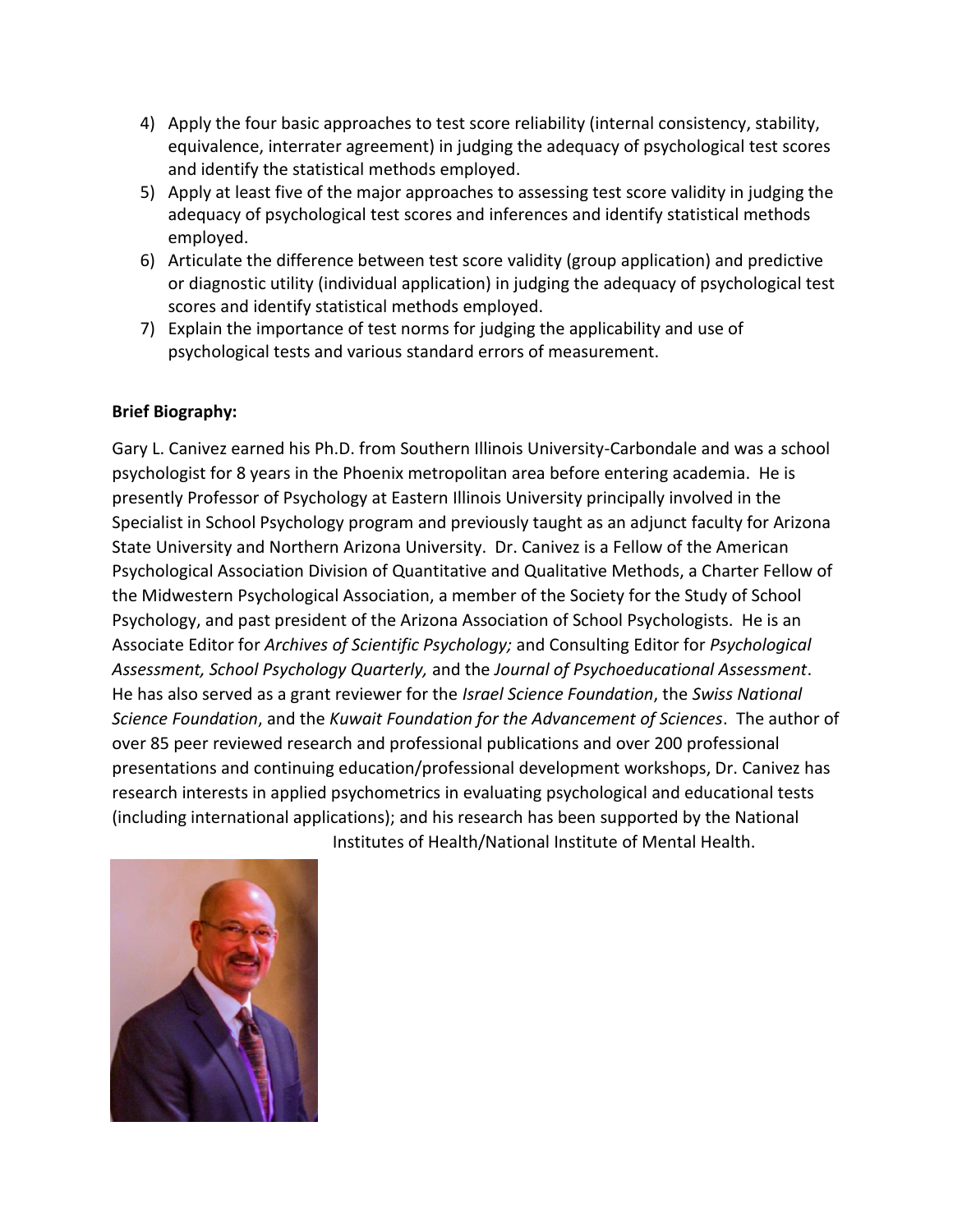### **Workshop 2 (Half Day PM)**

## **Workshop Title**: **Developing Autism Friendly Schools and Communities**

**Presenter:** Dr Janet Muscutt, Executive Principal Educational Psychologist, Salford and Wigan. UK

### **Workshop Description**:

In this workshop participants will be provided with an overview of current thinking in the UK in the field of ASD. They will be given opportunities to practice key intervention strategies to create ASD friendly schools and communities. Participants will also be provided with a resource bank of materials to use with pupils, parents and teachers.



### **Workshop Objectives:**

Participants will be:

1. Aware of current perspectives in the field of ASD.

2. Able to use practical frameworks to analyse and plan interventions in relation to behaviours that cause concern.

3. Have an understanding of when to effectively use alternative communication strategies.

4. Able to conduct a sensory assessment of the environment and understand how to structure a "sensory diet".

### **Brief Biography:**

Janet graduated from Manchester University with her Doctorate in Educational Psychology with specialties in: Autism, Early Years, Systems Work, and Parent work, Evaluation, Assessment and Intervention, Creative Solutions, 'Pupils Educated Otherwise Than at School'.

Janet is Chartered Educational Psychologist, Associate Fellow of the British Psychologist Society, Specialist Teacher, University Lecturer, International Speaker, Executive Principal Educational Psychologist, Committee Member of the National Association of Principal Educational Psychologists, Executive Committee Secretary International School Psychology Association and Autism Specialist.

Janet was the Executive Principal Educational Psychologist for Salford and Wigan UK. She was responsible for the Leadership and Management of the two Services. Janet has created, established and continues to develop an innovative partially traded model of service delivery, Janet is also an Autism Specialist, Tribunal Specialist, and Lead Manager in Targeting Mental Health in Schools.

Prior to retraining as an Educational Psychologist, Janet worked for many years as a teacher of children and young people with special educational needs in both mainstream and special schools. Alongside her role as an Applied Educational Psychologist, practicing in schools and the community, she is involved in the formal training of Psychologists at Doctoral Level (at Manchester University) alongside lecturing and mentoring qualified teachers responsible for coordinating Special Educational Needs and Inclusion at Masters Level (at Manchester Metropolitan University).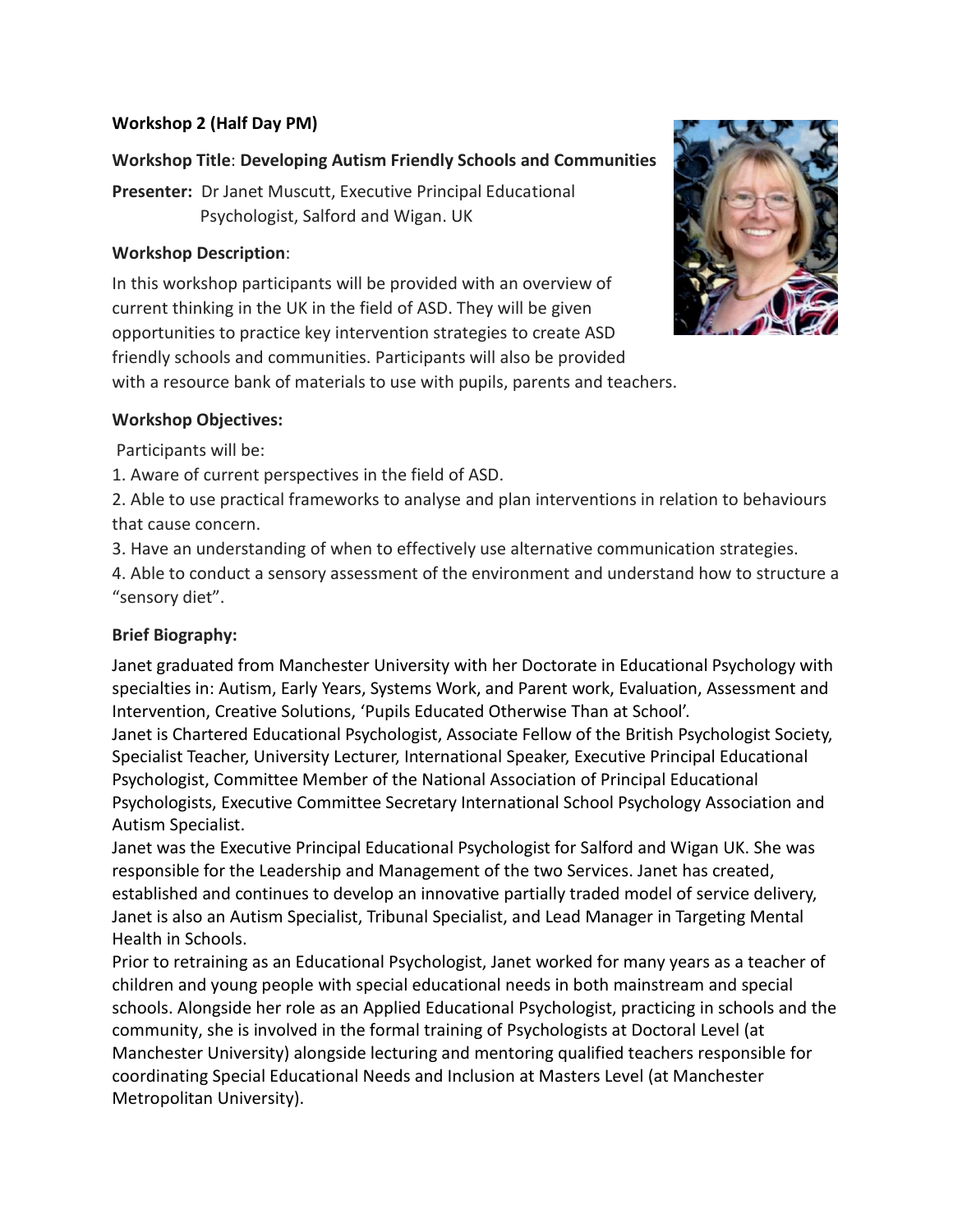#### **Workshop 3 (Half Day AM or PM)**

**Workshop Title: Cultural Identities and Academic Achievement: Critical Knowledge for School Psychologists Working in Settings with Diverse Populations**

**Presenter:** Frank C. Worrell, Ph.D., University of California,

Berkeley, USA

### **Workshop Description:**



The goal of this workshop is to introduce school psychologists to two prominent theories cultural ecological theory (CET; Ogbu, 1978, 2003, 2004) and stereotype threat (ST; Steele, 1997, 2003; Steele & Aronson, 1995, 1998)—related to underachievement by groups that are stigmatized in their particular societal contexts (McKown & Weinstein, 2002; Oyserman, Kemmelmeier, Fryberg, Brosh, & Hart-Johnson, 2003; Worrell, 2007, 2014b, 2015), and to provide an opportunity for psychologists to develop ideas for interventions with both teachers and students (Worrell, 2014a). Although a lot of the early work on CET has focused on African Americans (Worrell, 2005), CET was specifically developed in response to the differences in achievement of different ethnic and racial groups in different national contexts (Ogbu, 1989, 1992; Ogbu & Simons, 1998, including Australia, Japan, the United Kingdom, and the United States.

In contrast, ST was developed in response to the underachievement of African American college students in the United States, but has been extended to underachievement in elementary schools (McKown & Weinstein, 2003), female underachievement in mathematics (Shih, Pittinsky, & Ambady, 1999) and the underachievement by students from lower socioeconomic status backgrounds in several countries (Croizet & Claire, 1998; Harrison, Stevens, Monty, & Coakley, 2006), including France. Thus, both of these theoretical perspectives provide a useful framework for school psychologists working in any country where there is underachievement by one or more cultural groups.

In the first half of the workshop, participants will be introduced to CET and ST and other cultural constructs with implications for education and mental health (cf. Andretta et al., 2015; Worrell, Andretta, & Woodland, 2014) via lectures and activities. In the second half of the workshop, participants will work in teams to come up with intervention plans at either the school/teacher or individual student level. Each team will have the opportunity to present its plan to the whole group and receive feedback on the plans, and all plans will be turned and shared electronically with all participants.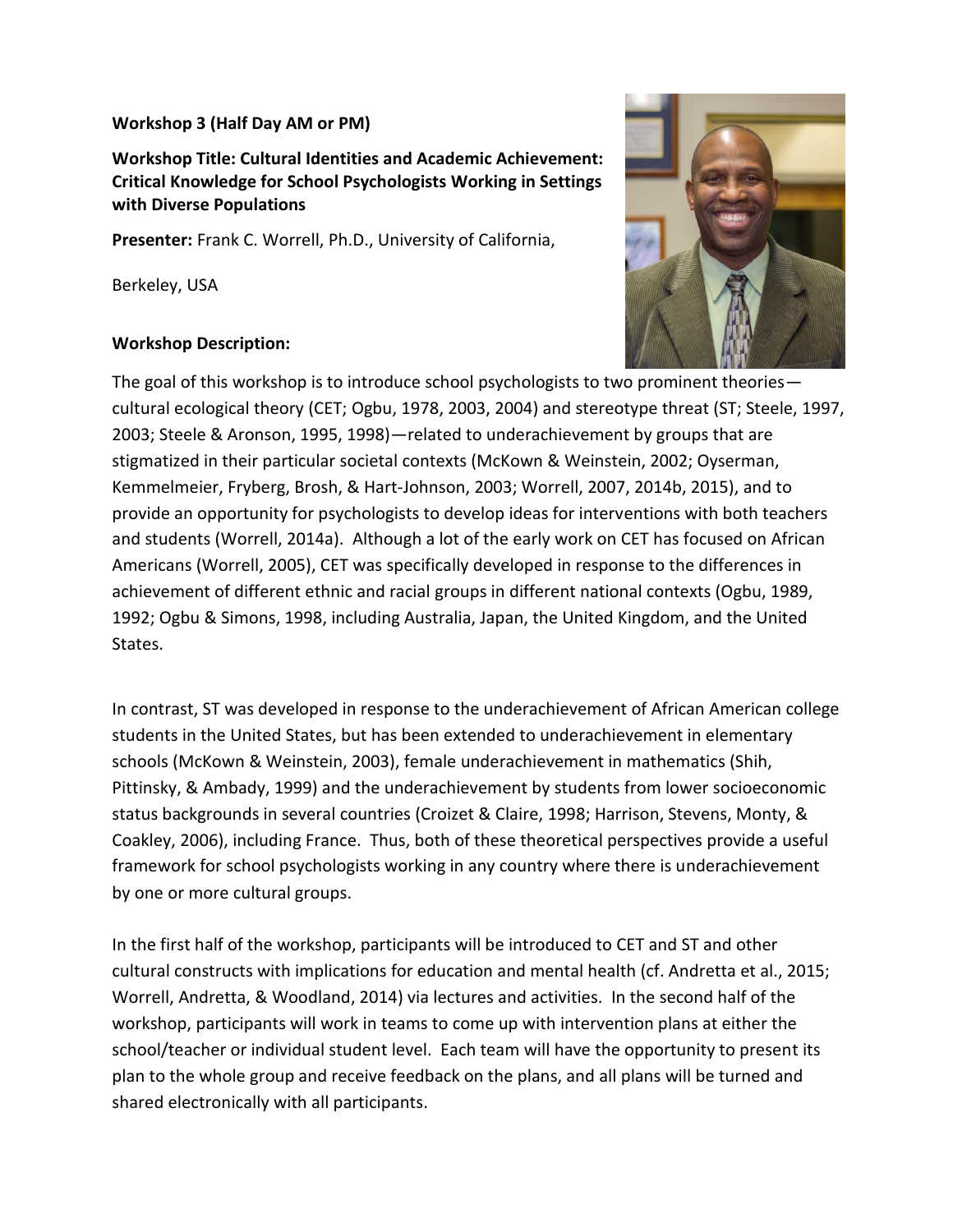### **Workshop Objectives:**

- 1. Be able to articulate the tenets of cultural ecological theory and evaluate the evidence supporting this perspective;
- 2. Be able to articulate the tenets of stereotype threat and evaluate the evidence supporting this perspective;
- 3. Understand that both theories are grounded in the intersection of personal and social identity variables
- 4. Work on developing an intervention at the school or individual level for use in the participant's context.

### **Brief Biography:**

The workshop facilitator, Frank C. Worrell, Ph.D., is a Professor in the Graduate School of Education at the University of California, Berkeley, and Director of that institution's APAaccredited doctoral school psychology program. He is a Past President of Division 16 of the American Psychological Association and a current member of the Board of Directors of the American Psychological Association, and he has been a member of both APA and NASP for over a decade. His research interests include African American education, at-risk youth, and psychosocial factors related to academic achievement in diverse populations.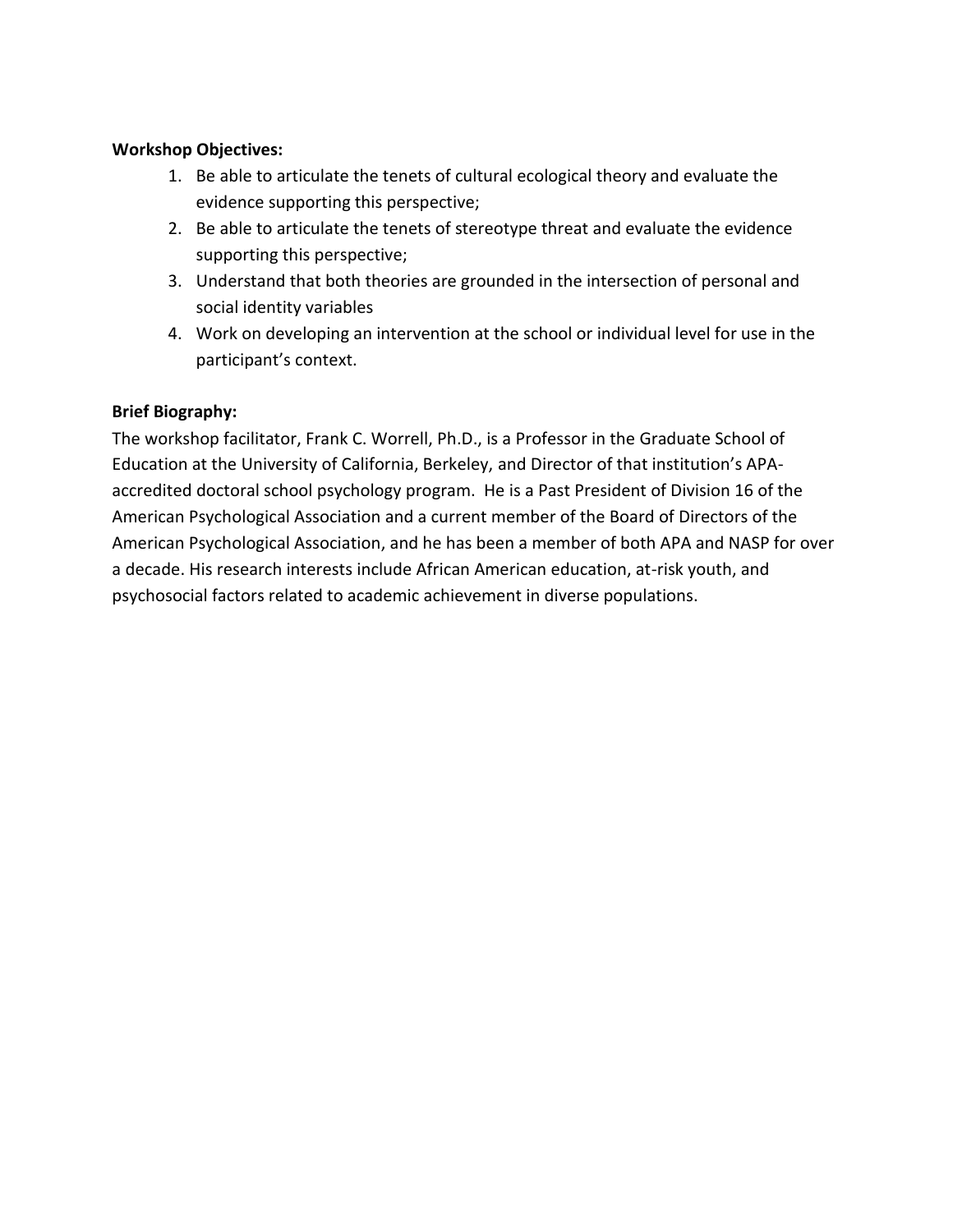### **Workshop 4 (Half Day AM or PM)**

## **Workshop Title**: **Comprehensive Suicide Prevention, Intervention and Postvention in the Schools**

#### **Presenters:** Scott Poland Ed.D., NCSP and Richard Lieberman MA, NCSP

Suicide is a leading cause of death for youth in the United States and Japan. Various narratives in the media have attempted to implicate social media, bullying, homosexuality and the time youth spend in front of screens with increases in teen depression rates and the slow steady rise of youth suicide in the US since 2005. Suicide and the grief that follows a death by suicide is complex and no one person or no one thing is ever to blame. Drawing from over 50 years of experience providing guidance to schools, these dynamic presenters will focus on the critical role of the schools in youth suicide prevention and provide comprehensive, culturally responsive guidelines that include policies and strategies for preventing youth suicide, intervening with suicidal students at school, limiting contagion and responding in the aftermath of a student death by suicide.

#### **Workshop Objectives:**

Participants will:

- Learn the components of a comprehensive suicide prevention school policy.
- Learn suicide prevention strategies in schools such as safe messaging, gatekeeper training for school staff, students and parents as well as an evidenced based depression screening program
- Learn the guidelines for intervening with suicidal youth at schools including parent notification, documentation, safety planning and re-entry planning when a student returns from mental health hospitalization.
- Learn best practice postvention strategies including reaching out to the family, communicating with staff and parents, utilizing social media and providing opportunities for memorialization.

#### **Brief Biographies:**

**Scott Poland EdD, NCSP** is a Professor at College of Psychology and the Co-Director of the Suicide and Violence Prevention Office at Nova Southeastern University. Dr. Poland is a licensed psychologist and an internationally recognized expert on youth suicide, school crisis and parenting in challenging times. He has authored or co-authored five books and many chapters and articles on these subjects. In 2015, Routledge published his fifth book, *Suicide in Schools*. Dr. Poland co-authored the Suicide Safer Schools Plan for the states of Texas and Montana. Dr. Poland is a past President of the National Association of School Psychologists and a past Prevention Division Director of American Association of

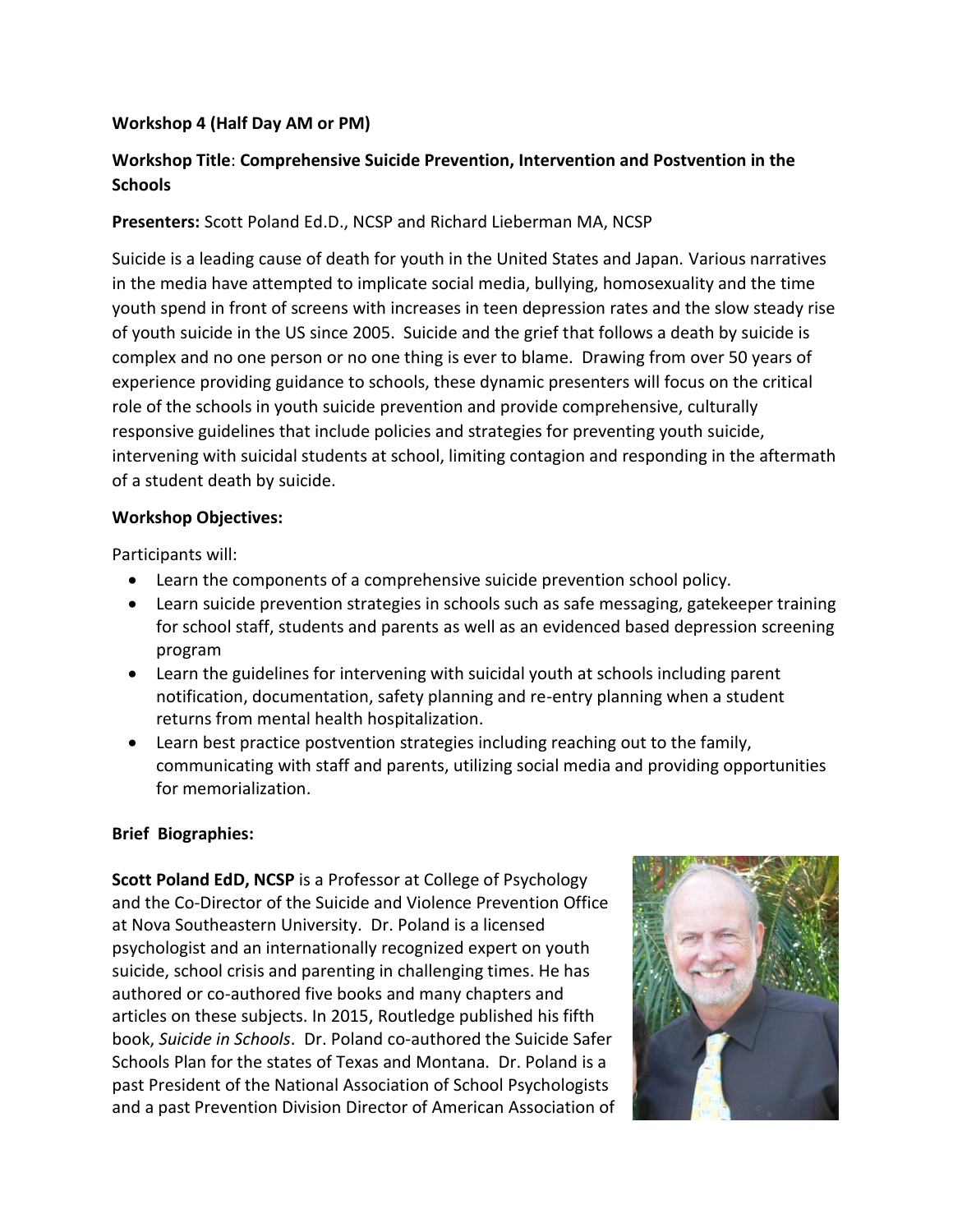Suicidology. He is very dedicated to prevention and has testified about the mental health needs of children before the U.S. Congress on four occasions.

**Richard Lieberman MA, NCSP** is a Lecturer in the Graduate School of Education at Loyola Marymount University and from 1986-2011 he coordinated Suicide Prevention Services for Los Angeles Unified School District, the second largest school district in the US. Mr. Lieberman is co-author of *School Crisis Prevention and Intervention: the PREPaRE Model* (2009) and *Best Practices in Suicide Intervention (2014, 2008 & 2002)* for the National Association of School Psychologists. He has co-authored numerous book chapters on suicide, nonsuicidal self-injury and crisis intervention in the schools; consulted nationally with districts experiencing suicide clusters; served on the Steering Committee



for the Suicide Prevention Resource Center and contributed to both the SAMHSA *Preventing Suicide* and SPRC/AFSP *After a Suicide* toolkits for schools.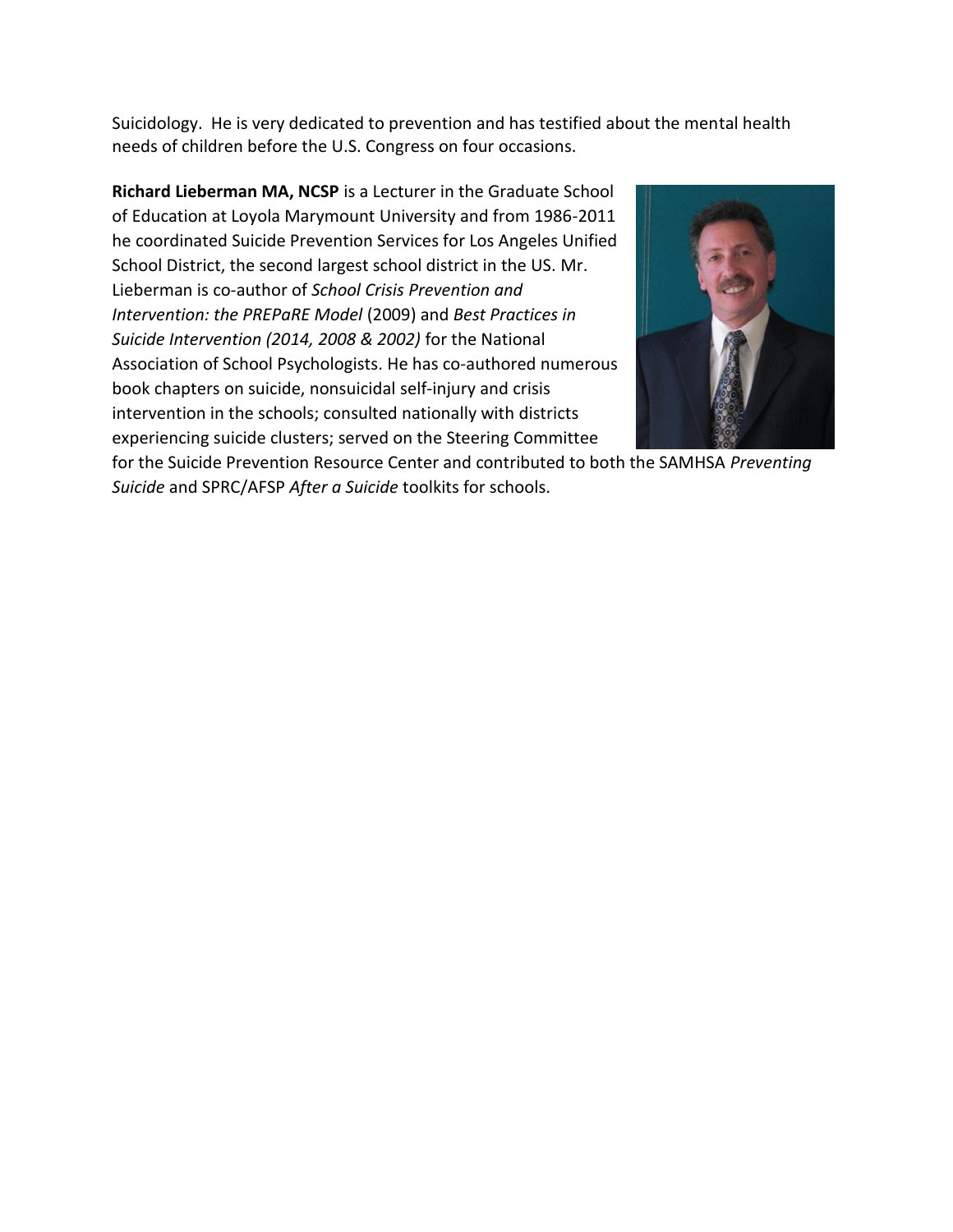### **Workshop 5 (Half Day AM)**

# **Workshop Title**: **Safe, Supported, and Ready to Learn: Social-emotional Learning Programs in Japan and the U.S. Help Build Children's Resilience**

**Presenters:** Professor Akira Miyazaki, Yamagata University, Japan Tonje Molyneux, Senior Program Developer, Committee for Children, Seattle WA, USA

#### **Language:** Japanese and English

### **Workshop Description**

Before children are ready to learn, their basic psychological needs for belonging, autonomy, competence and safety must be met. These needs are best met in a safe and supportive learning environment. Schools can build such an environment by implementing socialemotional learning, bullying prevention, and safety promotion strategies for children. In this workshop, participants will learn about the latest research highlighting the importance of a safe and supportive learning environment for children's school and life success. Participants will learn research-based strategies they can use to create a safe and supportive learning environment for children, including those with learning difficulties or affected by abuse or trauma.

#### **Workshop Objectives:**

- 1. Understand how creating a safe and supportive learning environment can help meet students' basic psychological needs.
- 2. Recognize that a safe and supportive learning environment can create a sanctuary that's especially important for students affected by trauma.
- 3. Learn strategies from an evidence-based program for creating a safe and supportive learning environment in their setting,

Contact person for this workshop: (All emails will go to this individual) Akira Miyazaki (MAH00267@nifty.com) with cc to Kikuko Watanabe [\(watanabe-k@cfc-j.org\)](mailto:watanabe-k@cfc-j.org) Tonje Molyneux [\(tmolyneux@cfchildren.org\)](mailto:tmolyneux@cfchildren.org)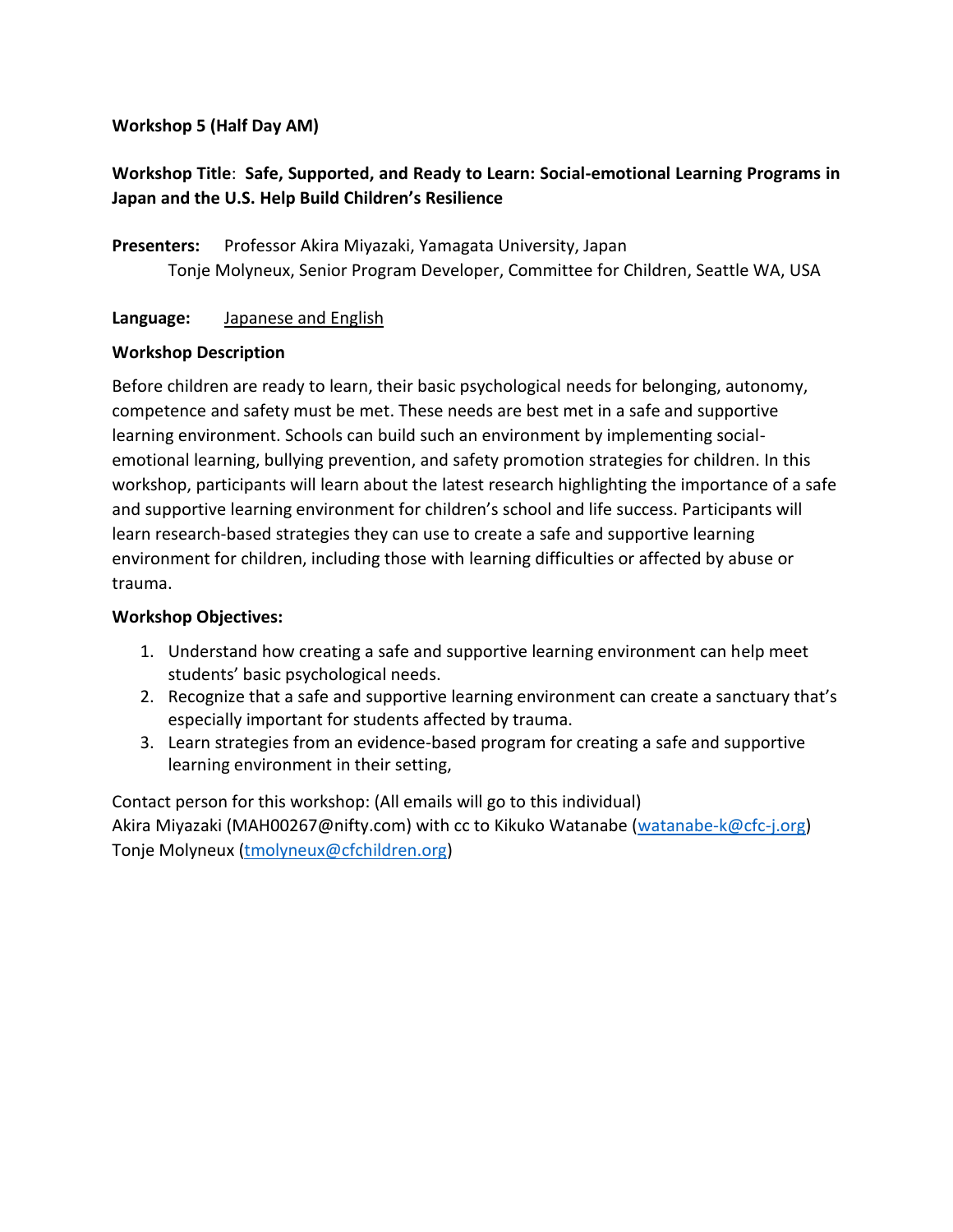#### **Brief Biography:**

**Akira Miyazaki** is a professor of the Faculty of Education, Art and Science at the Yamagata University. He is a clinical Psychologist certificated by Japanese Certification Board for Clinical Psychologist. His research focuses on the role of Dohsa-hou (somatic-exercises originally developed in Japan) and Social-Emotional Learning for children in regular classrooms and for children with disabilities. He is also the Director of Training for CFCJ, a partner organization of Committee for Children. .



**Ms. Tonje Molyneux** is the senior educational designer for Committee for Children. She has developed social-emotional learnings that are implemented throughout the United States and translated into several languages – including Japanese –as well as bullying prevention, and child protection programs. Tonje has extensive teaching experience, including in preschool, elementary, and adult education settings; has presented on various topics at national and international conferences; and lived for two years in Aizu-Wakamatsu-shi, Fukushima-ken.

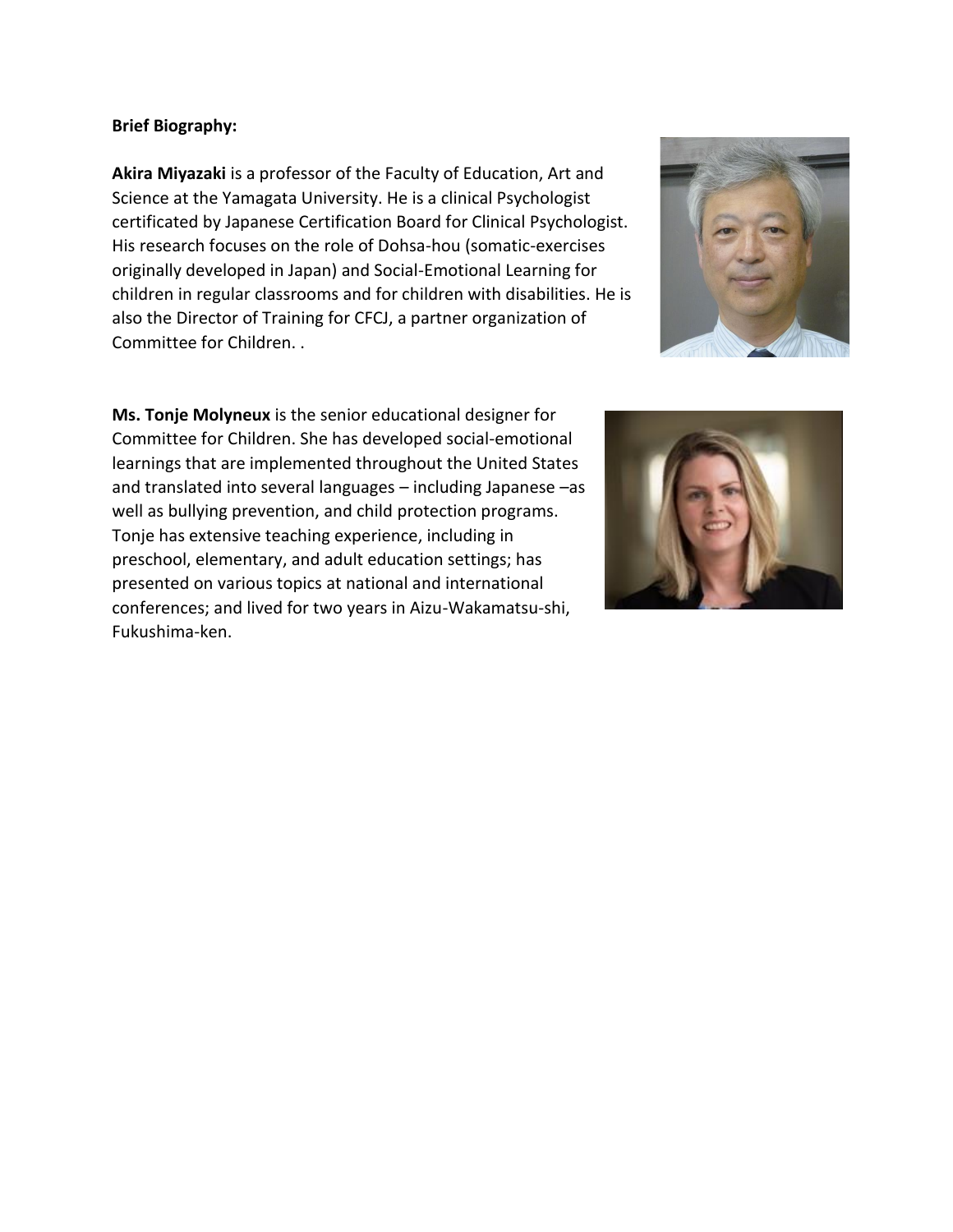### **Workshop 6 (Half Day AM)**

# **Workshop Title: Improving Classroom Management, School Discipline, and School Climate**

**Presenter:** George Bear, Ph.D., Professor of Psychology, University of Delaware, USA

### **Workshop Description**

This workshop reviews strategies shown to be most effective for classroom management and school discipline, and for promoting



a positive school climate. Emphasis is on evidence-based strategies that foster the development of social and emotional competencies related to self-discipline. Tools and useful materials are shared that school psychologists should find useful when working with school intervention teams. These include student, teachers, and parent surveys of school climate, bullying victimization, student engagement, classroom management, and social and emotional competencies that have been validated in the USA and other countries, and checklists and recommendations for preventing and responding to common behavior problems in the classroom.

### **Workshop Objectives:**

#### **This session will help participants**

- **1.** Learn evidence-based strategies and current issues pertaining to classroom management, school discipline, and school climate.
- **2.** Recognize the roles of school psychologists in promoting effective classroom
- management and school discipline, and a positive school climate.
- **3.** Learn assessment tools and resources for best evaluating and implementing strategies and programs for classroom management, school discipline, and school climate.

### **Brief Biography**

George Bear, PhD, is a professor of school psychology at the University of Delaware. He has published over 60 articles in peer-reviewed journals, 20 book chapters, and 8 books (3 of which were co-edited) primarily in areas related to school discipline, school climate, and students' social-emotional competence. His recent research on school climate is international in scope, conducted in the USA, China, Japan, and Brazil. His books include *Children's Needs: Development, Prevention, and Intervention* (with Dr. Kathleen Minke, published by NASP), *Developing Self-Discipline and Preventing and Correcting Misbehavior*, and *School Discipline and Self-Discipline: A Practical Guide to Promoting Prosocial Student Behavior*. Currently, he is writing a book on school climate, which will be published in 2019 by Taylor and Francis Publishing, and is co-editing (with Minke) *Helping Children Handouts: Prevention and Intervention Strategies for Common Concerns at School and Home*, which will be published in 2019 by NASP.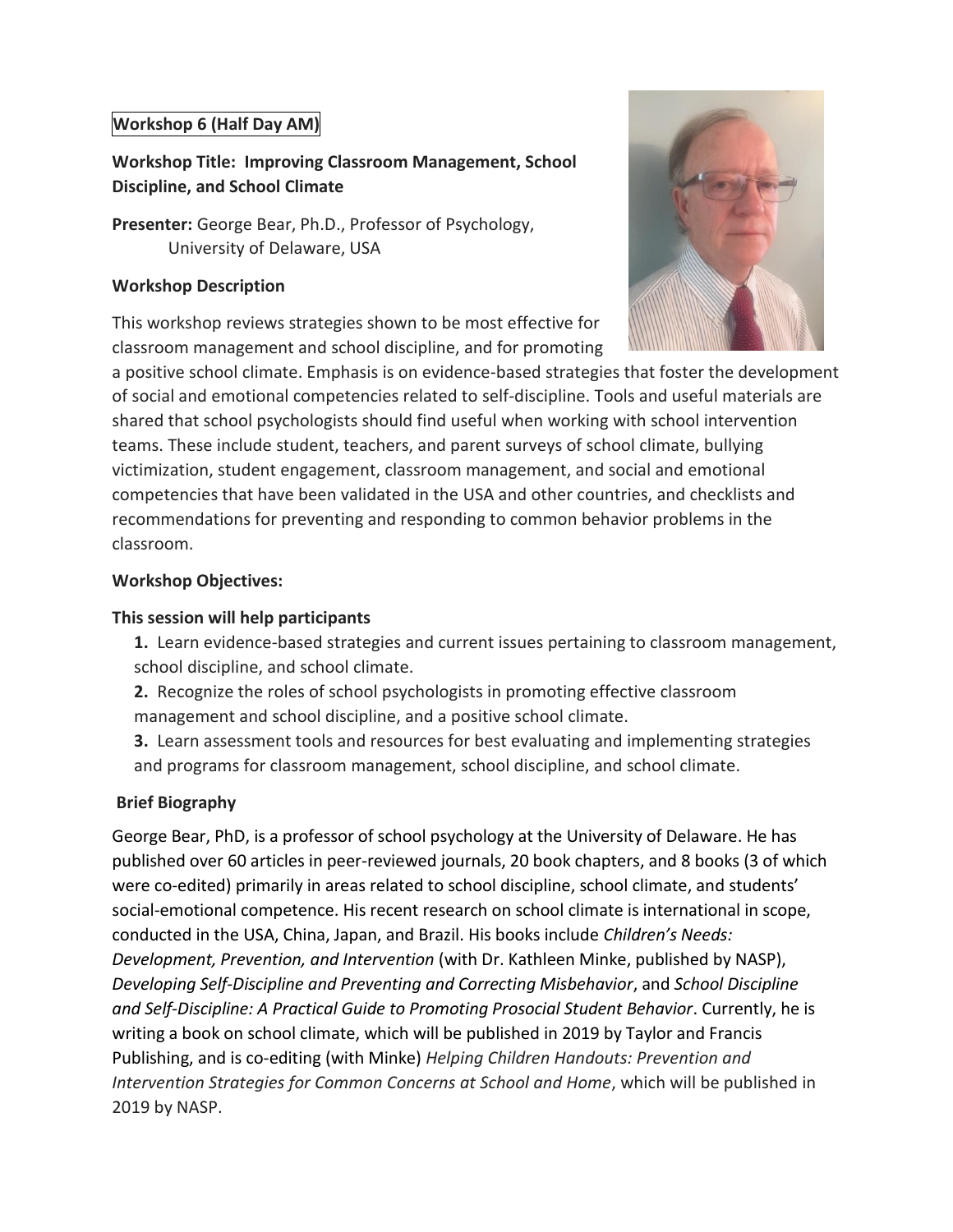### **Workshop 7 (Half Day PM)**

# **Workshop Title: Coaching: A Versatile Strategy for Promoting Executive Skill Development**

**Presenter**: Peg Dawson, Ed.D.

Coaching is an evidence-based intervention strategy in which a coach (either an adult or a peer) works with a student to set goals designed to enhance executive skills and lead to improved self-regulation. Originally designed to help underachieving students achieve academic success, it has been expanded to include a variety of formats, such



as peer coaching and group coaching, to achieve both social and academic goals. This session will provide an overview of coaching and how it is ideally suited to helping students improve executive skills.

**Workshop Objectives:** Through the use of didactic presentations, practice exercises, and group discussion participants will learn to:

- 1. Gather background information and conduct informal executive skill assessments to help inform the coaching process.
- 2. Conduct a long-term goal-setting interview to help the student identify a long-term goal congruent with the student's interests and academic needs.
- 3. Conduct daily coaching sessions to help students make and follow plans to achieve their long-term goals.
- 4. Develop progress-monitoring instruments to help students track progress toward goal attainment.
- 5. Evaluate the effectiveness of the coaching process.

**Brief Biography:** In over 30 years of clinical practice, Dr. Peg Dawson has worked with thousands of children who struggle at home and in school. At the center of their struggles are often weak executive skills. Along with her colleague, Dr. Richard Guare, she has written numerous books on this topic for educators, mental health professionals, and parents, among them *Smart but Scattered, Smart but Scattered Teens, Executive Skills in Children and Adolescents,* and *Coaching Students with Executive Skills Deficits.* Peg is also a past president of the National Association of School Psychologists, and the International School Psychology Association. She is also a recipient of NASP's Lifetime Achievement Award and ISPA's Distinguished Service Award.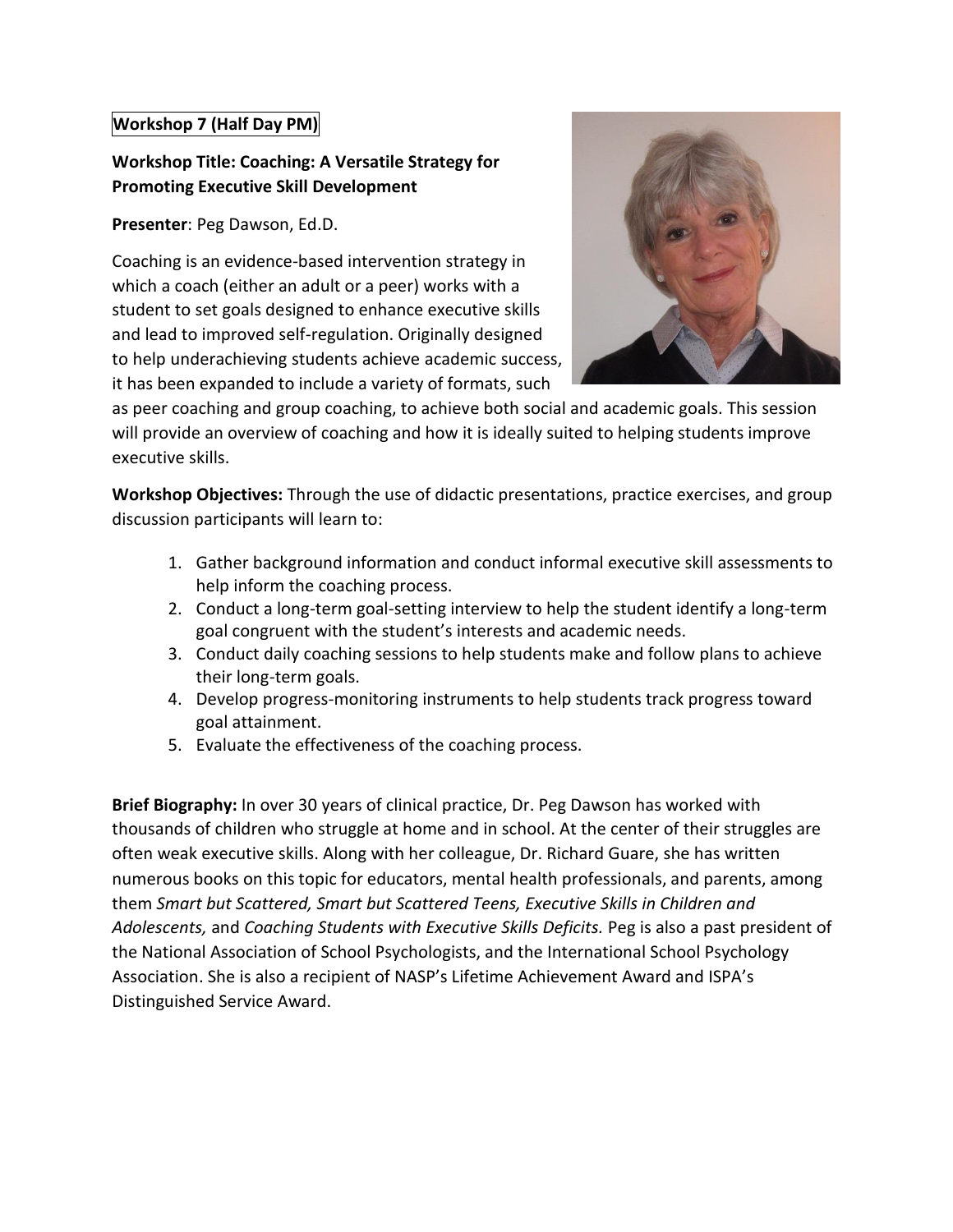### **Workshop 8 (Half Day AM)**

**Workshop Title**: **Promoting children's social and emotional competence: How to implement Social and Emotional Learning of Eight Abilities at School (SEL-8S) program in the regular classroom**

### **Presenter**

Professor Reizo Koizumi, University of Teacher Education Fukuoka, Japan

### **Language:** *Japanese only*

### **Workshop Description**

This workshop will present a social and emotional learning program, SEL-8S, that was developed to promote Japanese students' social and emotional competence (SEC) in elementary and junior high schools. SEC forms the basis of not only students' academic achievement and behavior in school, but also their future social independence and citizenship. SEL-8S consists of eight areas of the program units to promote children's eight social abilities: five basic SECs (self-awareness, social awareness, self-management, relationship skills, and responsible decision making) and three practical SECs (well-being-promotion and problemprevention skills, coping skills and social support for transition and crises, and positive, contributory service). Based on the evidence obtained in Japanese schools, key issues called "anchor-points" are explained to successfully implement the program into schools.

### **Workshop Goals**

- Understand the importance and necessity of social and emotional competence (SEC) for children.

- Understand the structure and content of SEL-8S program, and how to connect the program to educational practice.

- Obtain knowledge about the procedure to implement SEL-8S program into Japanese schools successfully.

**Brief Biography:** Reizo Koizumi has been a Full Professor in the Graduate School of Education, University of Teacher Education Fukuoka since 2009. He teaches student guidance and other related courses in Division of Professional Practice of Education, and gives school teachers inservice training at schools. Prof. Koizumi obtained his Ph.D. in psychology from Hiroshima University in 1995. His longstanding interest has been students' adaptation to the school environment from the viewpoints of educational and school psychology. Social and emotional learning has been included in his main research themes for these 20 years. Dr. Koizumi and his colleague have published a three-volume book series on a social and emotional learning (SEL) program for elementary and junior high school students (Social and Emotional Learning of Eight Abilities at School: SEL-8S) in 2011, and a book on a SEL program for teachers (Social and Emotional Learning of Eight Abilities for Teachers: SEL-8T) in 2017.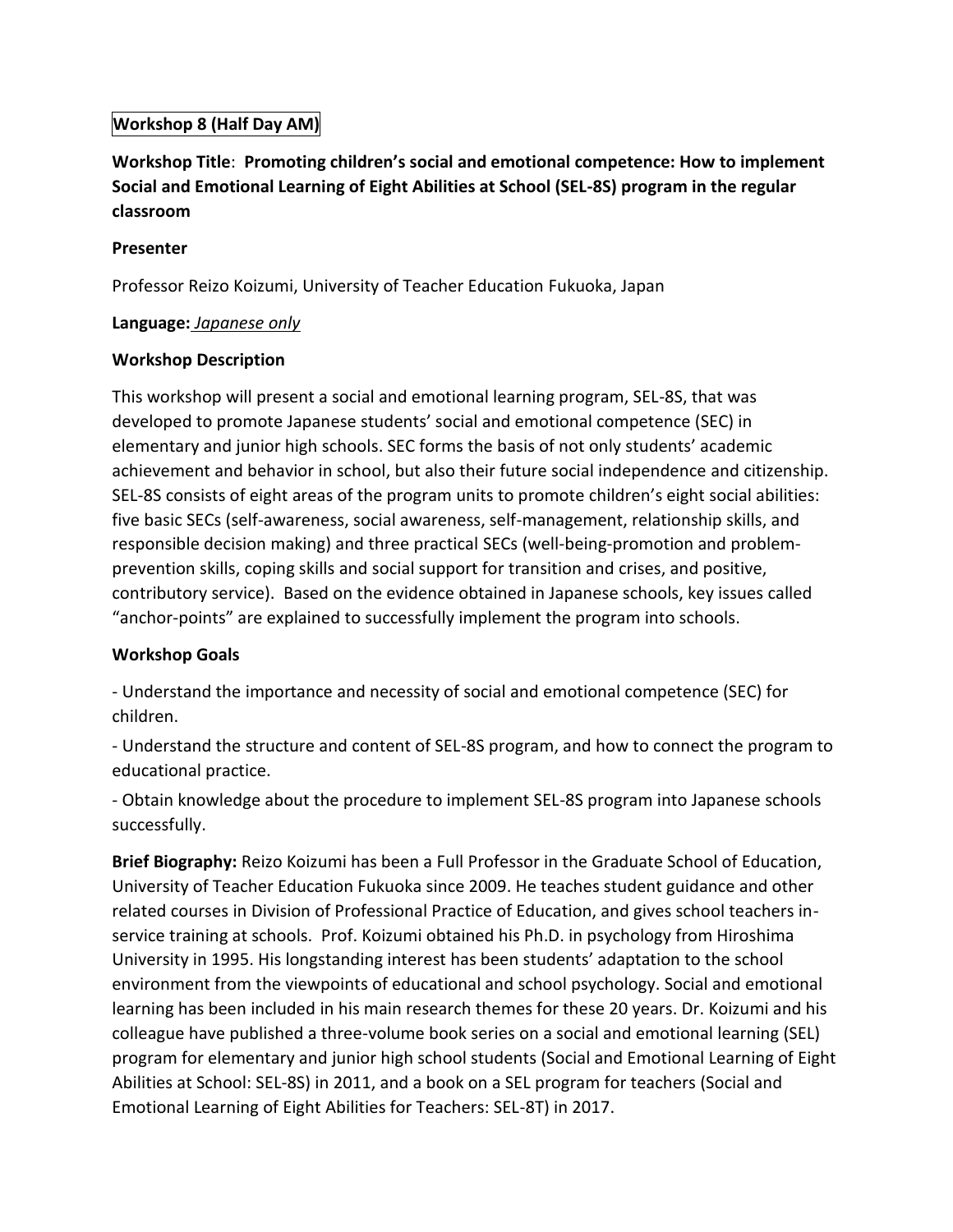**Workshop Title**: ワークショップのタイトル

子どもの社会性と情動コンピテンス育成

-通常学級での「社会性と情動の学習 SEL-8S プログラム」 の実践方法についてー

**Presenter**: 担当者

小泉令三(福岡教育大学教授)

#### **Workshop Description:** ワークショップの概要

このワークショップでは,「社会性と情動の学習プログラム」の一つである SEL-8S プ ログラムを紹介する。このプログラムは,日本の小中学生の社会性と情動コンピテンス (SEC) を高めるために開発されたもので, SEC は子どもの学校での学習や行動だけで なく,将来の社会的自立と市民性の基礎となるものである。SEL-8S プログラムの学習ユ ニット(授業)は、子どもの5つの基礎的社会的能力(自己への気づき、他者への気 づき,自己のコントロール,対人関係,責任ある意思決定)と 3 つの応用的社会的能 力(生活上の問題防止のスキル,人生の重要事態に対処する能力,積極的・貢献的な奉 仕活動)を育てることを目的に,8 つの学習領域から構成されている。日本の学校での 実践成果をもとに,プログラムの導入を成功に導くための「アンカーポイント」と呼ば れる事項を説明する。

#### **Workshop Goals:** ワークショップのゴール

-子どもにとっての社会性と情動コンピテンス(SEC)の重要性と必要性の理解 ーSEL-8S プログラムの構成と内容, および教育実践に位置づけるための方法の理解 -日本の学校で SEL-8S プログラムの導入を成功に導くための手続きについての知識の 習得

#### **A Brief Biography**

小泉令三:2009(平成 21)年より福岡教育大学教育学研究科教授を務めている。教職大 学院で生徒指導と関連科目を教え,学校では現職教員対象の校内研修等を担当している。 1995(平成 7)年に広島大学より博士(心理学)の学位を取得。従来,教育心理学と学校心 理学の視点から、子どもの学校適応に関心があり、20 年前からは「社会性と情動の学 習」が主な研究テーマとなっている。同僚とともに,2011 年には小中学生対象の SEL-8S プログラムの 3 巻セット,2017 年には教師向けの SEL-8T プログラムの本を出版して いる。

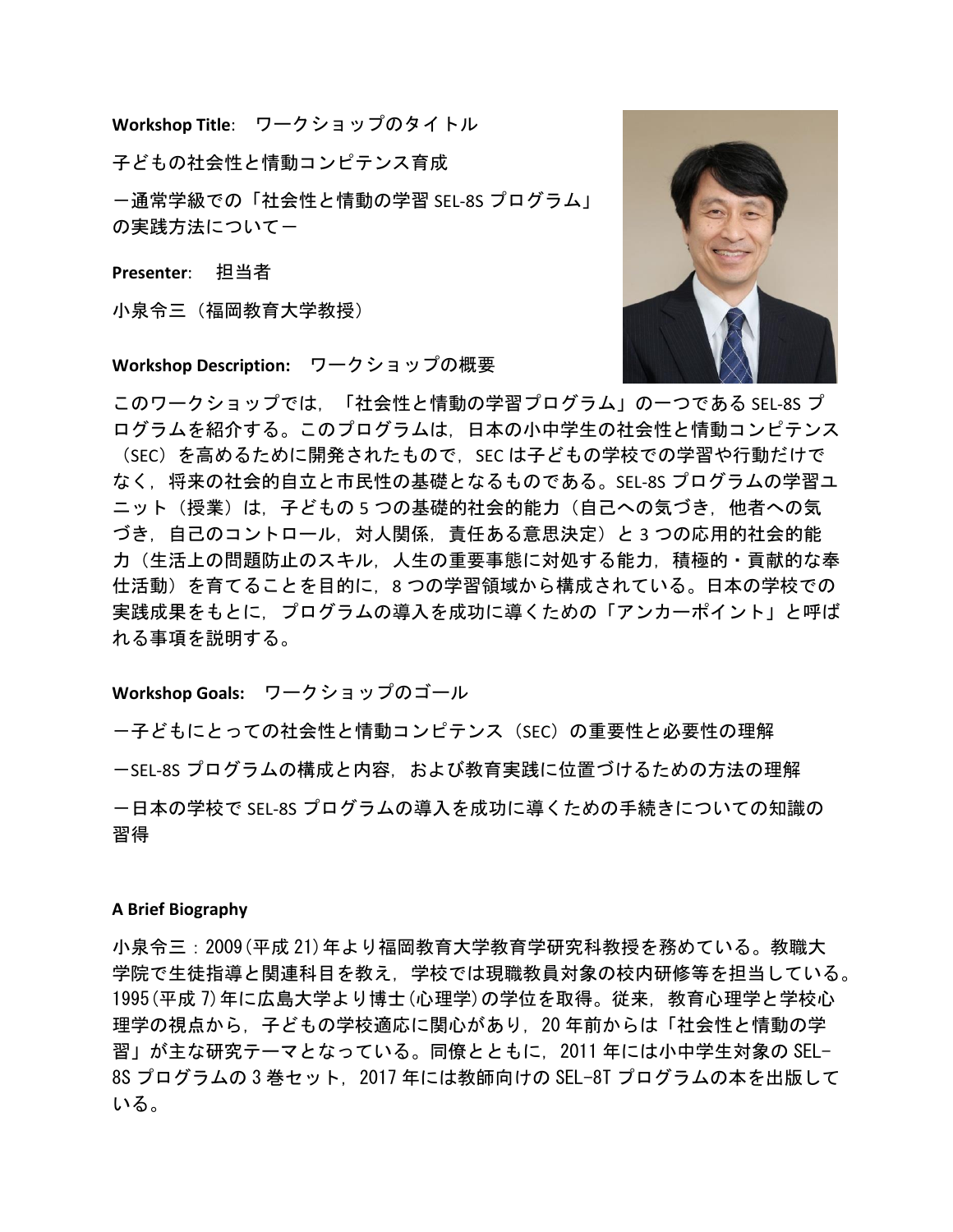### **Workshop 9 (Half Day PM)**

#### **This workshop will be dual translated in both English and Japanese**

## **Workshop Title: How to be Confident, Competent and Calm during a Crisis at School Overview over Basic Strategies and Tools'**

#### **Presenters:**

Odeth Bloemberg The Netherlands

Olanda Momcilovic The Netherlands

Board Members of the European School Psychology Centre for Training

#### **Workshop Description:**

There is a growing expectation on the school staff in schools to be ready to lead the response to crises in schools today. It seems to be very important for all those who respond to be **competent, confident, and calm**.

Severe violence, threats or death in the context of schools demands special knowledge and techniques applied by school-psychologists.

During the workshop the most important strategies of psychological support for schools in case of a crisis are presented.

A demonstration of special communication techniques and tools for the analysis of first steps will provide you with ideas what to do in case you have to respond to a tragic event in the context of school.

#### **Workshop Goals:**

- 1. Get an idea how to prepare caregivers for a crisis
- 2. Get an idea how to guide schools through the process of recovery after a crisis
- 3. Get an idea how to focus on relevant information after a crisis at school
- 4. Get to know strategies to take care of your own health during a crisis response

#### **Brief Biographies:**

Drs Olanda Momcilovic working 30 years as a psychologist. She worked 6 years as a school psychologist in Croatia, and specialized to work with gifted children. She has been working more than 20 years in Nederland first as a child psychologist in The Institute for Children with behavioral and learning disabilities and since 2008 she has her own individual practice.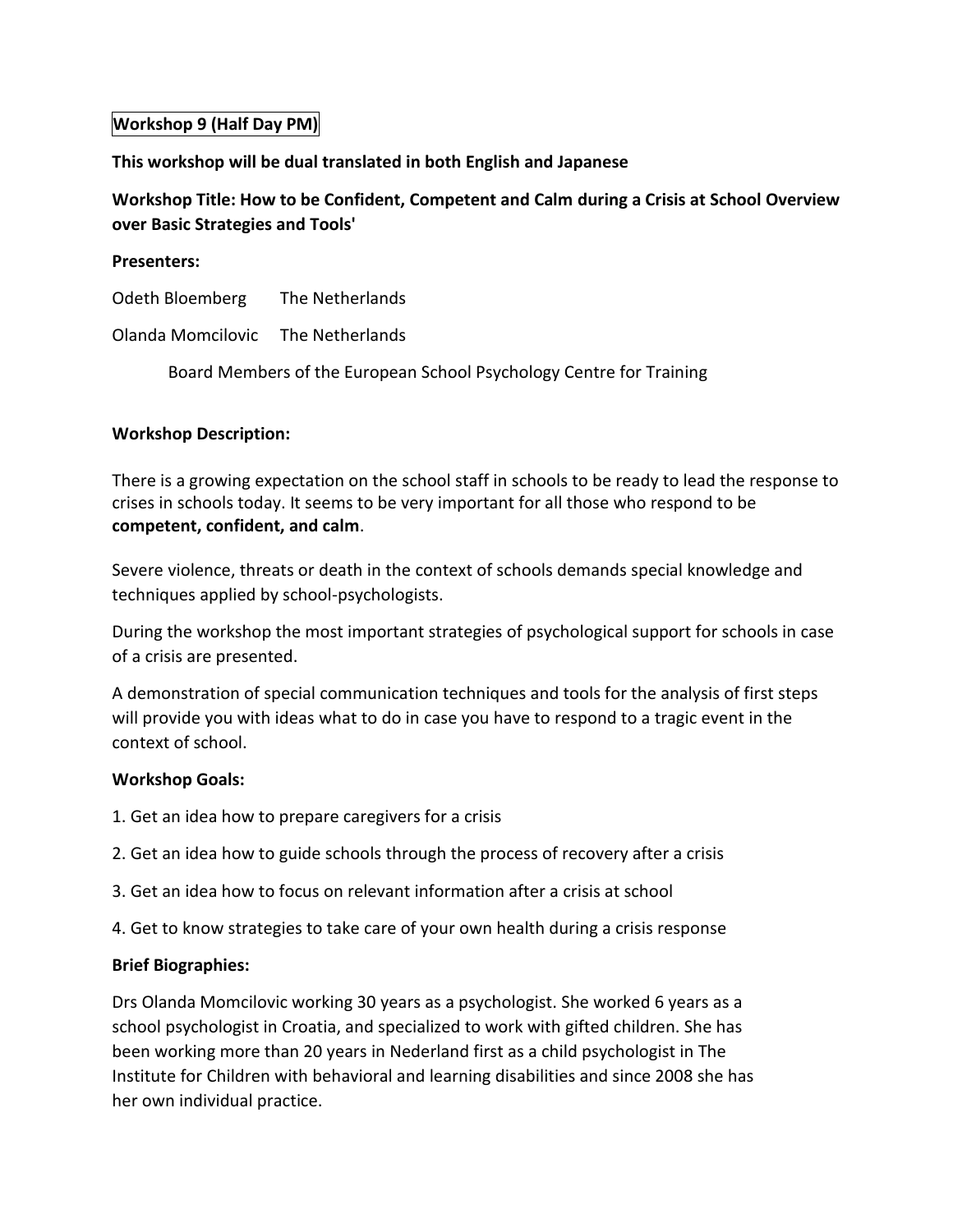Beside her regular job Olanda is:

- The Co-director by the **ESPCT** (European School Psychology Centre for Training)
- The Chairwoman of the International Crisis Response Network **ICRN** by the **ISPA** (International School Psychology Association)
- Mindfulness trainer

Olanda is a member of:

- Crisis intervention team of school psychologists of **NIP** (The Netherlands Institution for Psychologists)
- Crisis intervention team of **IVP (**The institution for psycho-trauma)
- the **NtVP** ( The Netherlands Association of Psychologists working on Psychotrauma)

Olanda has given presentations and trainings in various parts of the world (amongst others in Sri Lanka, Ukraine, Cyprus, USA, Lithuania, UK, Japan, Slovakia).

Odeth Bloemberg – van den Bekerom is a native of The Netherlands. She studied psychology at the Tilburg University and pedagogics (science of teaching) at the Free University in Amsterdam. She is working as a school psychologist for 15 years. Starting with diagnostics and treatment of children with specific learning disabilities in a psychological practice, she noticed the constraints of working in a small environment: the lack of transfer of the tuition and in this way the lack of communication and cooperation with school teachers. This led to different jobs within the Dutch school system. Presently, she is working in

schools for special education for children with mental and physical disabilities and psychiatric problems. Her special interest areas are special educational needs, crisis response, trauma and safe schools. She is registered as a child & youth psychologist and EMDR practitioner and is board member of ESPCT.



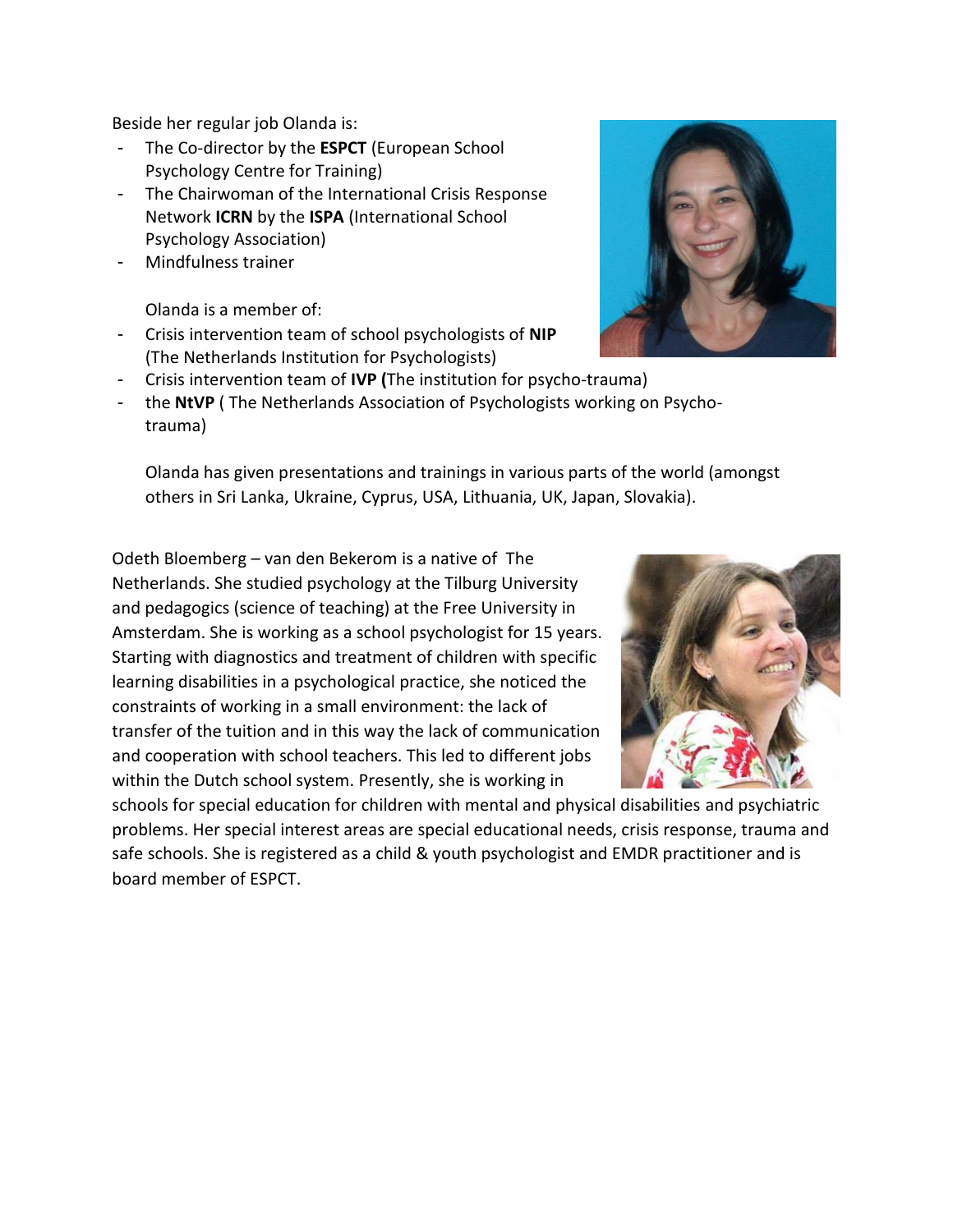### **Workshop 10 (Half Day - PM)**

# **Title: Mindfulness: Improving Your Personal and Professional Well-Being**

**Presenter:** Prof. William (Bill) Pfohl, Psy.D., NCSP Western Kentucky University, Bowling Green, Kentucky, USA

**Description:** This workshop will focus on mindfulness theory and practice and how these methods can be used in your daily personal and professional life. The theory of mindfulness will be covered and participants will learn from demonstrated experiential events how a



mindful outlook and structured activities can be used to enhance your personal well-being. Mindfulness programs for classrooms will also be covered. Dress comfortably.

### **Learning Objectives:**

Participants will:

- 1. learn the current research on mindfulness
- 2. learn and practice a variety of mindfulness activities to learn by direct exposure
- 3. know a variety of student, teacher, and personal resources for practicing mindfulness
- 4. learn how incorporate mindfulness activities into their personal lives
- 5. learn how to introduce mindfulness activities into the schools and working with children and youth

### **Brief Biography**

William (Bill) Pfohl is a Professor of Psychology at Western Kentucky University where he is a trainer of school and clinical psychologists for the past 36 years. He teaches a course in Cognitive Behavior Therapy and incorporates Mindfulness theory and practices into the course. He was a member of the Goldie Hawn Foundation Board of Directors as it started development a mindful curriculum for elementary and middle schools in 2006-07. He uses mindful activities daily.

Bill received his Doctor of Psychology (Psy.D.) from Rutgers – The State University of New Jersey (1979); Masters in School Psychology – St. Bonaventure University, 1971; Bachelors in Psychology – St. Bonaventure University (1969).

He has held leadership positions in the National Association of School Psychologists, International School Psychology Association, and other state organizations in the USA. He is a Lifetime Achievement Award member of NASP, a Fellow of the American Psychological Association and recently was awarded the ISPA's Distinguished Service Award. He has presented mindfulness workshops at various state school psychology association conferences and will conduct a mindfulness workshop at the NASP Annual Convention in New Orleans in 2016.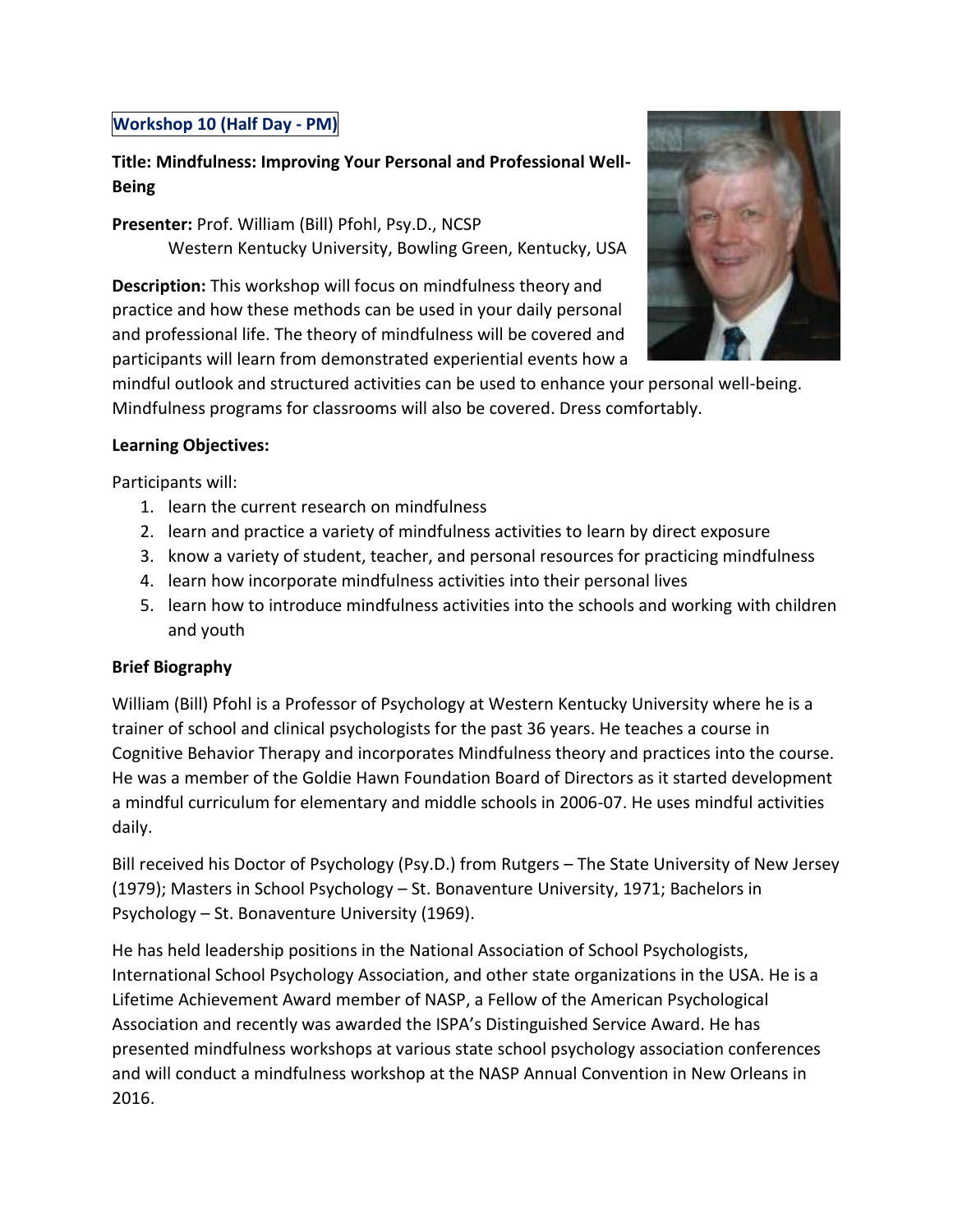### **Workshop 11 (Half Day- PM)**

**Title: Promoting Resilience Education: Enabling Early Years and Elementary School Educators to Implement a Resilience Curriculum in the Regular Classroom (RESCUR)**

#### **Workshop Presenters:**

Dr. Paul Bartolo, Ph.D. Associate Professor in the Department of Psychology, Faculty for Social Wellbeing, at the University of Malta

Dr. Carmel Cefai, Ph.D. Director of the Centre for Resilience and Socio-Emotional Health, and Head of the Department of Psychology, at the University of Malta

### **Workshop Description:**

Have you ever wished you could support students facing adversity more effectively? This workshop is aimed at collaborating with regular educators to strengthen children's mental health and well-being by enhancing their resources and skills for resilience in adversity. This workshop will present a resilience curriculum that was developed by psychologists from six European countries and can be delivered, after brief training, by regular early years and elementary school teachers in one session per week over a year [\(http://www.rescur.eu\)](http://www.rescur.eu/). It is meant for all children but has greater relevance for children in disadvantaged situations such as those from minority ethnic groups, migrants, and children with disability who face greater obstacles. Participants will be introduced to the curriculum and how it can be introduced to schools and teachers.

#### **Learning Objectives:**

By the end of the workshop participants will be able to:

- Define resilience and describe the various resilience skills that can support children's thriving in adversity
- Understand the structure, content and procedures for delivering effectively a resilience curriculum to children in early years and elementary school setting
- Understand what kind of preparation and skills teachers and schools need to deliver the curriculum effectively

#### **Brief Biographies**

Paul A. Bartolo is an Associate Professor in the Department of Psychology, Faculty for Social Wellbeing, at the University of Malta. He is current ISPA Past President. He has long been responsible for the preparation of school psychologists and coordinates the MPsy professional training programme at his University. He has also been promoting inclusive education nationally and internationally. He coordinated a seven-country 3-year EU Project which produced, in seven languages, a teacher's handbook on *Responding to Student*